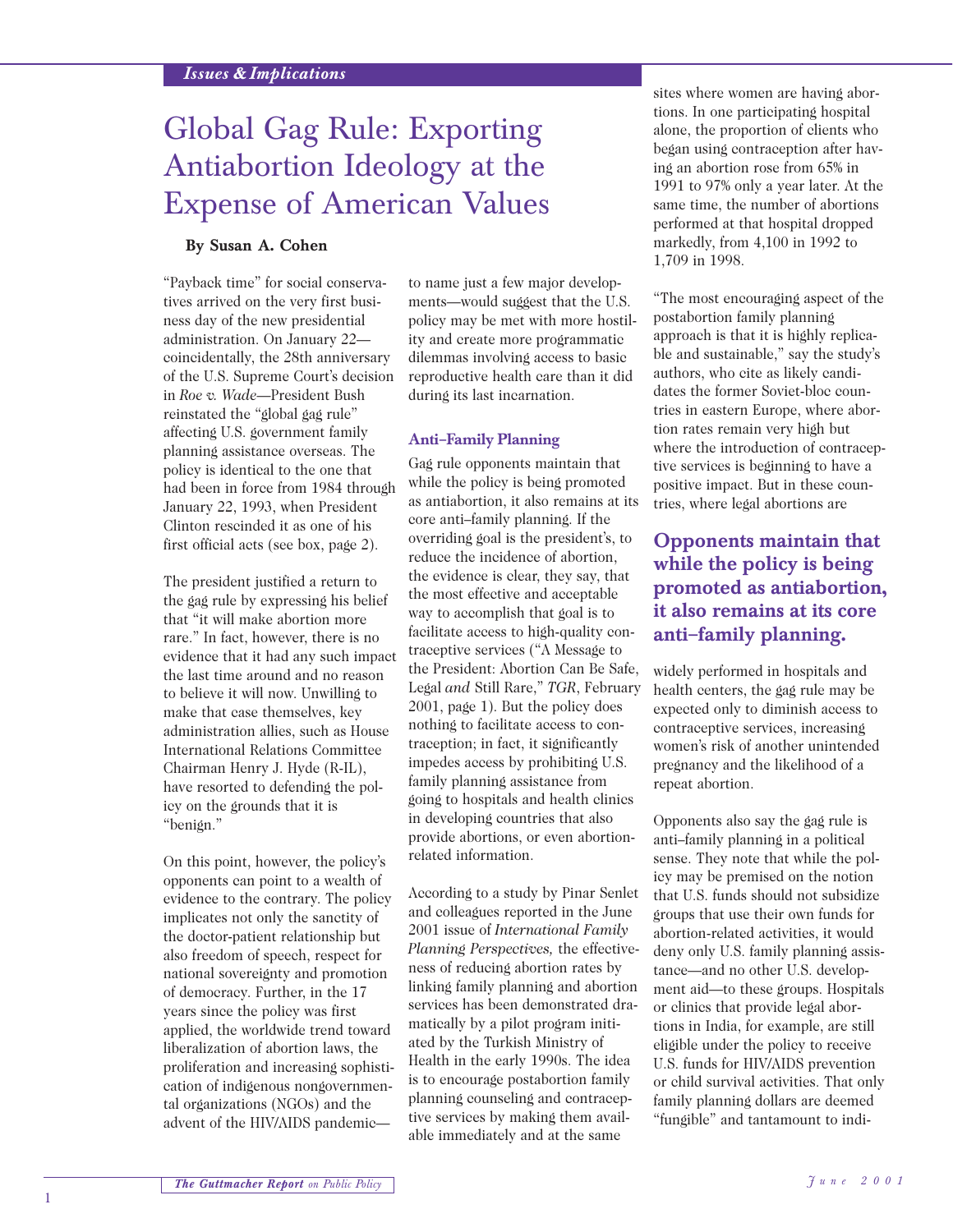rect support for abortion, opponents argue, strongly suggests that the target is as much family planning itself as it is abortion.

Gag rule proponents counter that since the U.S. will spend the same overall amount on international family planning aid in FY 2001—\$425 million with or without the gag rule—the policy cannot be considered harmful to family planning efforts. But as its most vocal proponent, Rep. Chris Smith (R-NJ), himself says, "who we subsidize, not just what...has profound consequences."

Indeed, without the gag rule, "who we subsidize" is determined first and foremost by how effectively and efficiently an organization furthers the goals of the U.S. program, including its demonstrated ability to reduce abortion. Under the gag rule, the first consideration is whether that organization meets an antiabortion political litmus test.

## **Same Policy, New World**

While the gag rule policy may be identical to the one implemented in the 1980s, the world has changed dramatically in the intervening

## **Terms of the Bush Global Gag Rule**

*On January 22, 2001, President Bush issued an executive memorandum announcing his reinstatement of the "Mexico City" international family planning policy that had been in effect during the Reagan and previous Bush administrations. So named because it was in that city at a 1984 United Nations conference on population that Reagan administration officials first declared it, its opponents later dubbed the policy a "global gag rule" after a similar policy affecting domestic family planning that was attempted in 1987 and ultimately withdrawn in 1993.*

*The reinstated policy requires that in exchange for family planning funds from the U.S. Agency for International Development (USAID), but not for USAID funds or assistance for* other *purposes, foreign nongovernmental organizations must agree that they will not "perform or actively promote abortion as a method of family planning." Specifically, they may not use their* own *funds to*

- *provide information on request to pregnant women about the option of legal abortion or where to obtain abortion services;*
- *provide legal abortion services; or,*
- *advocate in support of legal abortion in their own country (*antiabortion *advocacy, however, is permissible) or participate in a public information campaign on the availability of legal abortion.*

*Abortions in cases of life endangerment, rape or incest are excluded from the policy's definition of "abortion as a method of family planning," so counseling, referral and the performance of abortion in these instances would not run afoul of the U.S. restrictions. Treatment of "injuries or illnesses caused by legal or illegal abortions" also is explicitly permitted.*

*U.S.-based groups are not subject to the policy (except that they must enforce it with their overseas partners to whom they transfer U.S. aid) since, as leading proponent Rep. Chris Smith (R-NJ) concedes, that "would be construed to be unconstitutional." Foreign governments also are exempt from the restrictions, on diplomatic grounds.*

*President Bush asserted that he was reimposing the policy because "it is my conviction that taxpayer funds should not be used to pay for abortions or advocate or actively promote abortion." Long-standing U.S. statutory law, however, has prohibited the use of U.S. funds for the purpose of paying for abortions or for any and all lobbying activities related to abortion.*

years. Already, there is more resistance and deeper resentment toward the U.S. policy among NGOs as well as European donors than existed the last time around.

Ironically, this may be attributable in considerable part to the key role the United States has played in recent years—as an explicit component of U.S. foreign policy goals—in encouraging the adoption of democratic values around the world. "Across Africa, Asia, and Latin America, women's health and rights organizations have blossomed, gaining a powerful voice both at home and in the United Nations," says Adrienne Germain, president of the International Women's Health Coalition. "They are outraged about the Bush Administration's impingement on the basic right to free speech in their countries, as a matter of principle and also because they see the horrifying consequences of restricting access to safe abortion."

The gag rule also may create more conflict this time simply because there are more countries around the globe that receive U.S. population assistance in which abortion is also legal. Notwithstanding the imposition of the gag rule for eight years, the trend in abortion law reform worldwide since the gag rule was originally implemented overwhelmingly has been toward liberalization (see chart). Today, more than half of all women living in the developing world live in countries where abortion is broadly legal; family planning support from the U.S. Agency for International Development (USAID) now goes to 35 countries in which abortion is legal under circumstances broader than allowed under the gag rule. Further, substantial U.S. family planning aid now goes to former Soviet Union countries where abortion is legal and widely practiced. The gag rule policy, in effect, ignores local law and imposes a "U.S." position on abortion—one that does not, however, reflect either U.S. law or U.S. public opinion.